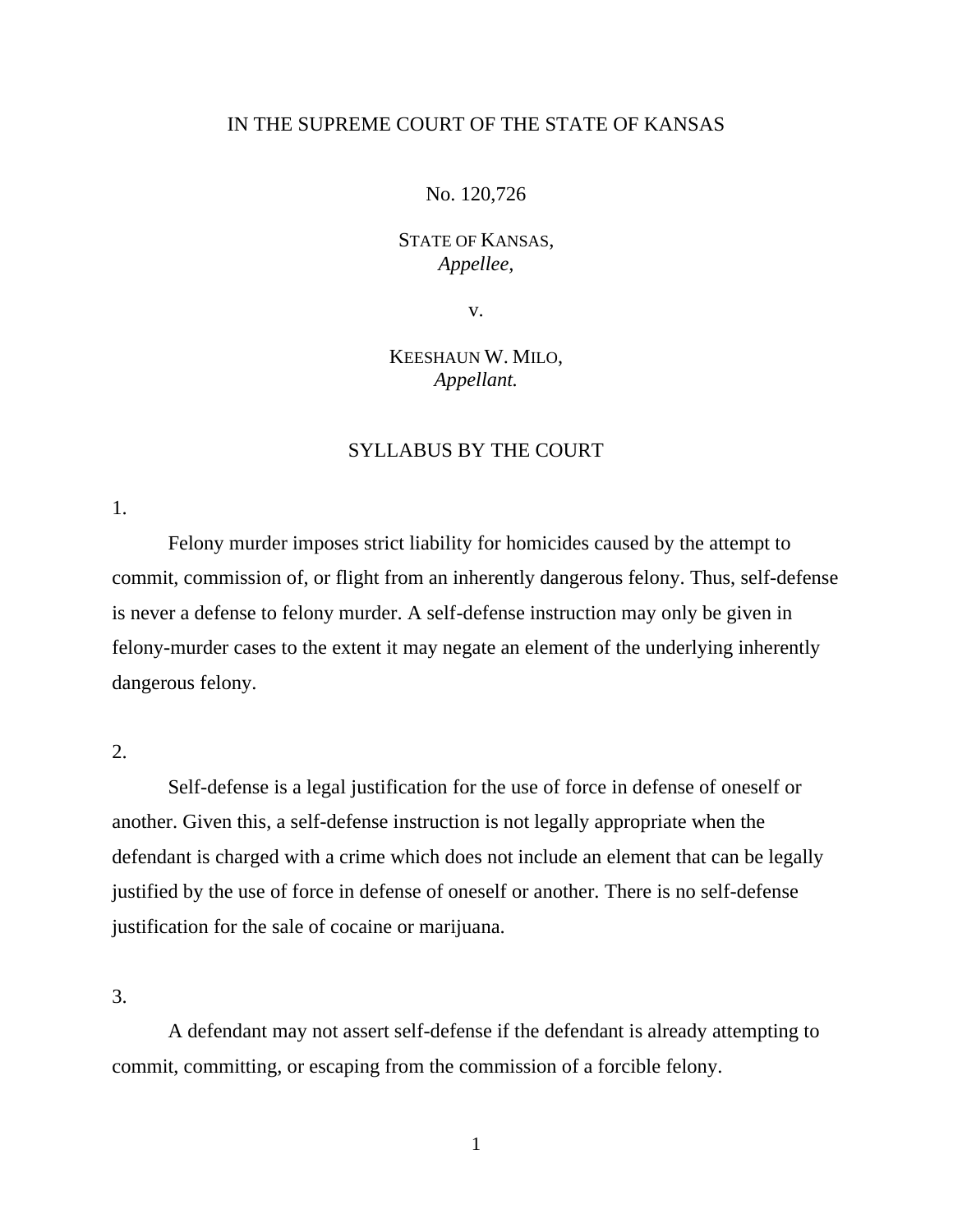Appeal from Sedgwick District Court; BENJAMIN L. BURGESS, judge. Opinion filed May 20, 2022. Affirmed.

*Kai Tate Mann*, of Kansas Appellate Defender Office, was on the briefs for appellant.

*Boyd K. Isherwood*, assistant district attorney, *Matt J. Maloney*, assistant district attorney, *Marc Bennett*, district attorney, and *Derek Schmidt*, attorney general, were on the briefs for appellee.

The opinion of the court was delivered by

STEGALL, J.: Keeshaun W. Milo was convicted in 2018 of felony murder with the underlying felony of attempted distribution of marijuana. During the drug buy, the victim and intended purchaser, Michael Hamilton, attacked Milo and attempted to steal the marijuana. During the melee, Milo shot and killed Hamilton. Finding no error, we affirm the judgment of the district court, though for a different legal reason from that articulated by the lower court. See *State v. Vasquez*, 287 Kan. 40, 59, 194 P.3d 563 (2008) (A lower court's ruling can be affirmed, if it is right, even for the wrong reason.).

# **FACTS**

James Welborn and Hamilton occasionally smoked marijuana together. Hamilton texted Welborn and asked if he knew where to purchase marijuana. Welborn contacted Milo, his normal supplier, on Hamilton's behalf. Milo had "higher grade" marijuana called "Gorilla Glue" available for purchase. Hamilton agreed to purchase 4 ounces for \$825 and promised Welborn he would give him one-quarter ounce for setting up the deal. Welborn agreed to accompany Milo to Hamilton's home to help facilitate the transaction.

Milo picked up Welborn in a red Pontiac Grand Am owned by his girlfriend and called Hamilton as the pair arrived at Hamilton's house. Once inside, Milo placed four 1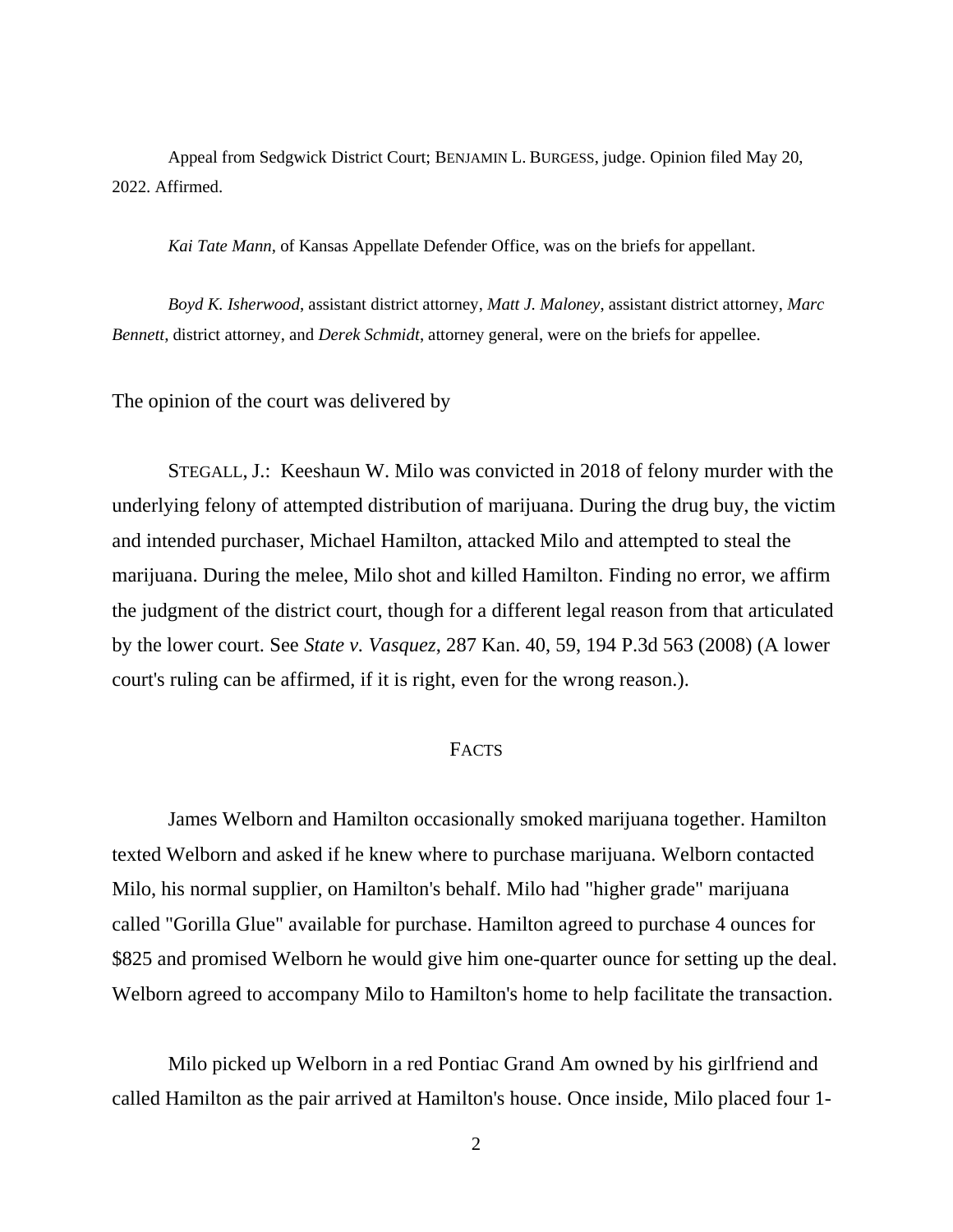ounce bags, presumably containing marijuana, on the kitchen counter. Alternatively, Milo has maintained throughout this case that he arrived at Hamilton's empty-handed because he had previously sold all of his marijuana.

Hamilton presented Milo with \$325 in cash and a \$500 Walmart gift card to pay for the transaction. He explained to Milo the ATM would not let him withdraw funds. Milo "didn't look too happy about" the gift card and demanded cash for the full price. Hamilton put the cash and gift card down and grabbed the marijuana. He then showed a gun in his right hand and became irate when Milo refused to accept the gift card. Pulling the bags toward him, Hamilton said "this is mine." He then grabbed Milo by the shirt and hit him with the pistol and his fists. Hamilton pinned Milo to the couch and told him he had "disrespected [his] house" and forced Milo to apologize at gunpoint. Hamilton jammed the pistol into the side of Milo's face and told Milo to "apologize to the whole fucking house," and Milo complied.

Hamilton declared again he was keeping the bags and told Milo to leave. Milo asked if he could wash the blood from his mouth, but Hamilton struck Milo in the head and told him to get out again. Hamilton began pushing Milo through the threshold, and Welborn heard a gunshot. Hamilton stumbled backwards and fell into the kitchen and Welborn saw a gun in Milo's hand. Hamilton lay on the ground with his pistol pointing back at Milo. Welborn heard two or three additional gunshots and ran from Hamilton's house.

Hamilton's wife found Hamilton's body. Afraid her daughter would see the gun, she took his pistol and hid it in the laundry basket. Officers later found a .32 caliber Mauser semi-automatic handgun with a double-feed malfunction—where the first round was not properly ejected before attempting to seat a second round—inside a tan tote. No spent .32 caliber casings were discovered. Hamilton's wife saw the shooter through the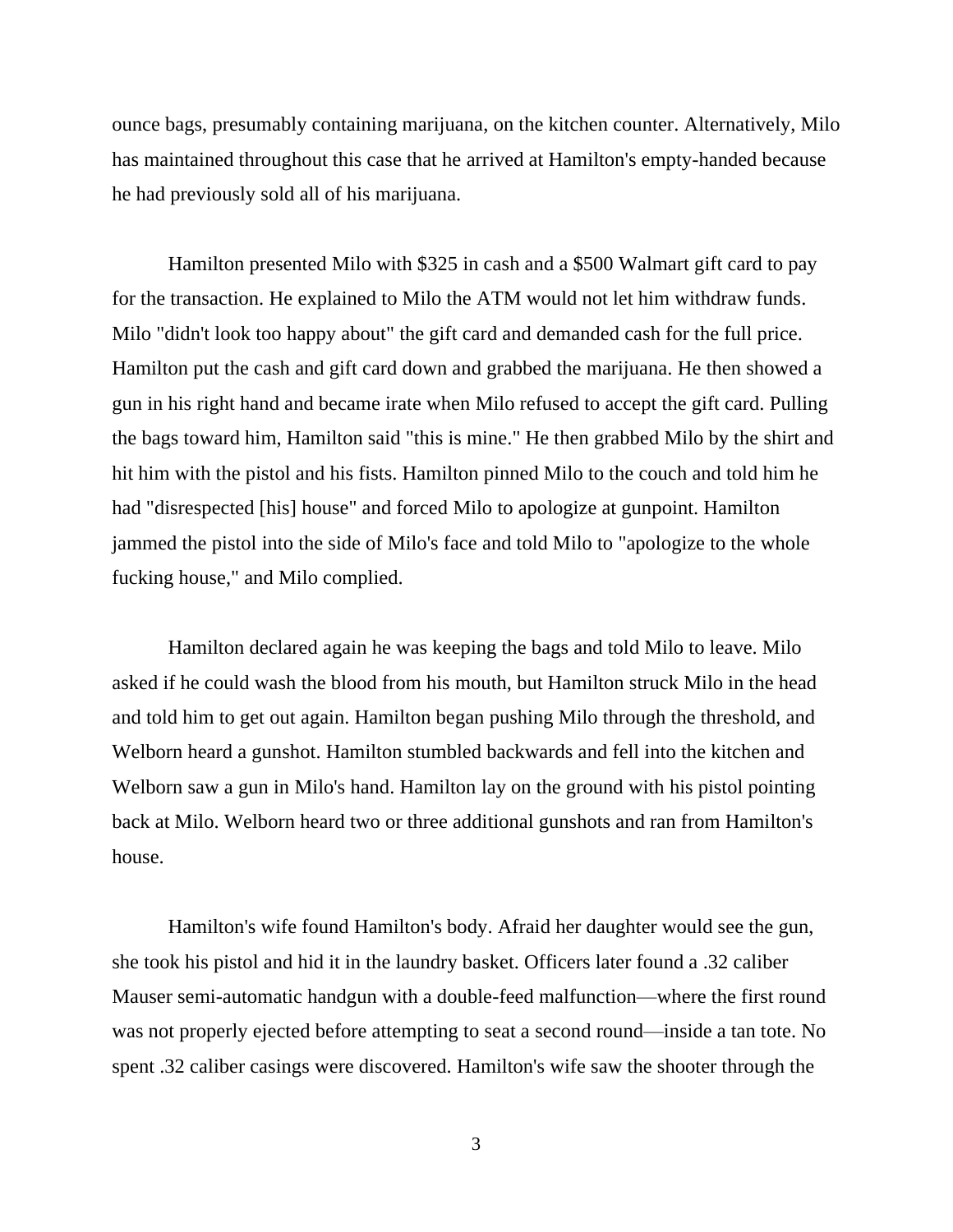still-open front door and described him as a black male in his 30s, approximately 6 feet tall, thin, wearing a white t-shirt and jeans, and carrying a black semi-automatic handgun.

Welborn ran across the street to a nearby QuikTrip and heard additional gunshots as he ran. Police arrested Welborn while he was inside after a neighbor called police and told them one of the suspects entered the gas station.

Welborn provided Milo's name during his interview and police identified Milo by cross-referencing Welborn's texts and several Facebook profiles. Milo was arrested later that day after police traced his cellphone. Milo's t-shirt, belt, belt buckle, and boxer-briefs tested positive for blood. The blood on the boxers matched Hamilton. The back of the collar of Milo's t-shirt had a mixture of blood from at least two people, with the partial major contributor matching Hamilton and the partial minor contributor matching Milo. The DNA from Milo's belt and belt buckle matched Hamilton and Milo.

Milo's pockets contained 18 one-dollar bills in an envelope covered in blood matching Hamilton's DNA. An empty Black & Milds cigarette box in Milo's possession was also covered in Hamilton's blood. Police recovered the Grand Am with noticeable blood on the driver's side door—later matched to Hamilton. Further, the Grand Am's interior visor and Milo's car keys contained blood.

On December 6, 2016, the State charged Milo and Welborn with one count of felony murder with the underlying crime of distribution of marijuana.

Prior to trial, Milo requested a self-defense instruction. At trial, the district court refused to instruct the jury on self-defense, finding that Milo was either committing or attempting to commit a forcible felony.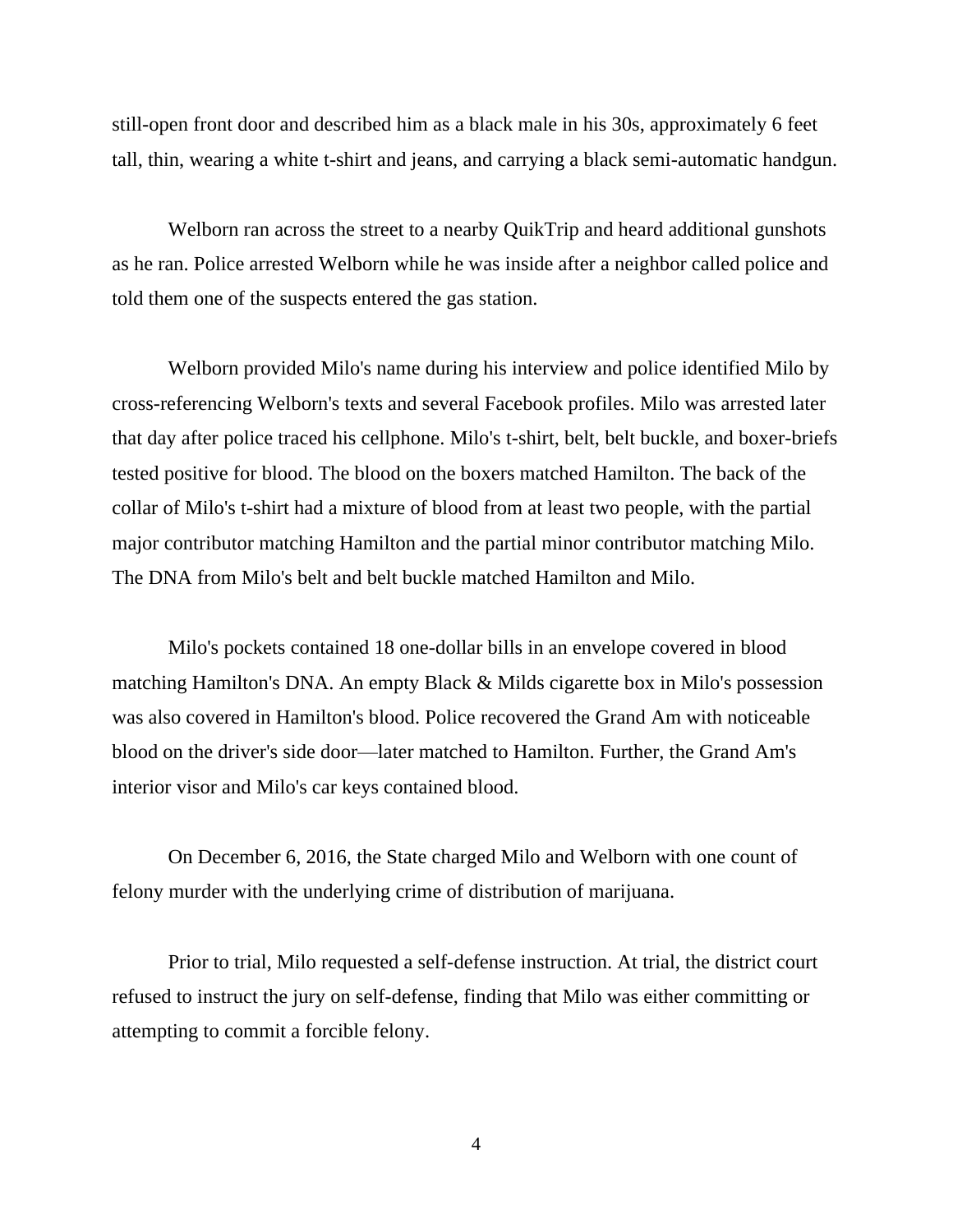The State established Hamilton had a graze gunshot wound to the face, blunt-force injuries to the left side of his head, abrasions, minor blunt-force injuries to his body, and a fatal gunshot wound to his chest.

Milo's defense turned in part on the fact that Sarah Welborn, James Welborn's wife, had an affair with Milo shortly before Hamilton's death. This, Milo claimed, combined with the fact that Welborn admitted he knew Hamilton was racist against African-Americans, made it likely that the two had set up the visit to Hamilton's house in order to jump Milo in revenge for the affair.

Milo also pointed to inconsistencies in Hamilton's wife's story, namely that she originally told police she did not know where Hamilton's gun was, but later changed her story and admitted it was in the hamper. Finally, Milo referenced inconsistencies in Welborn's story—chiefly that he originally told police the drug transaction "never went through."

The jury convicted Milo of first-degree felony murder. The district court imposed a hard 25 sentence and "lifetime post-release supervision if released on parole." Milo directly appealed to this court under K.S.A. 22-3608.

#### **DISCUSSION**

Milo challenges his conviction on appeal in five ways. First, he claims the district court erred when it refused to instruct the jury on self-defense. Second, he argues the district court erred when it found he was not entitled to self-defense immunity. Third, Milo asserts the district court erred when it instructed the jury on attempted distribution of marijuana. Fourth, he claims the district court wrongly denied his acquittal motion. Fifth, Milo asserts cumulative error.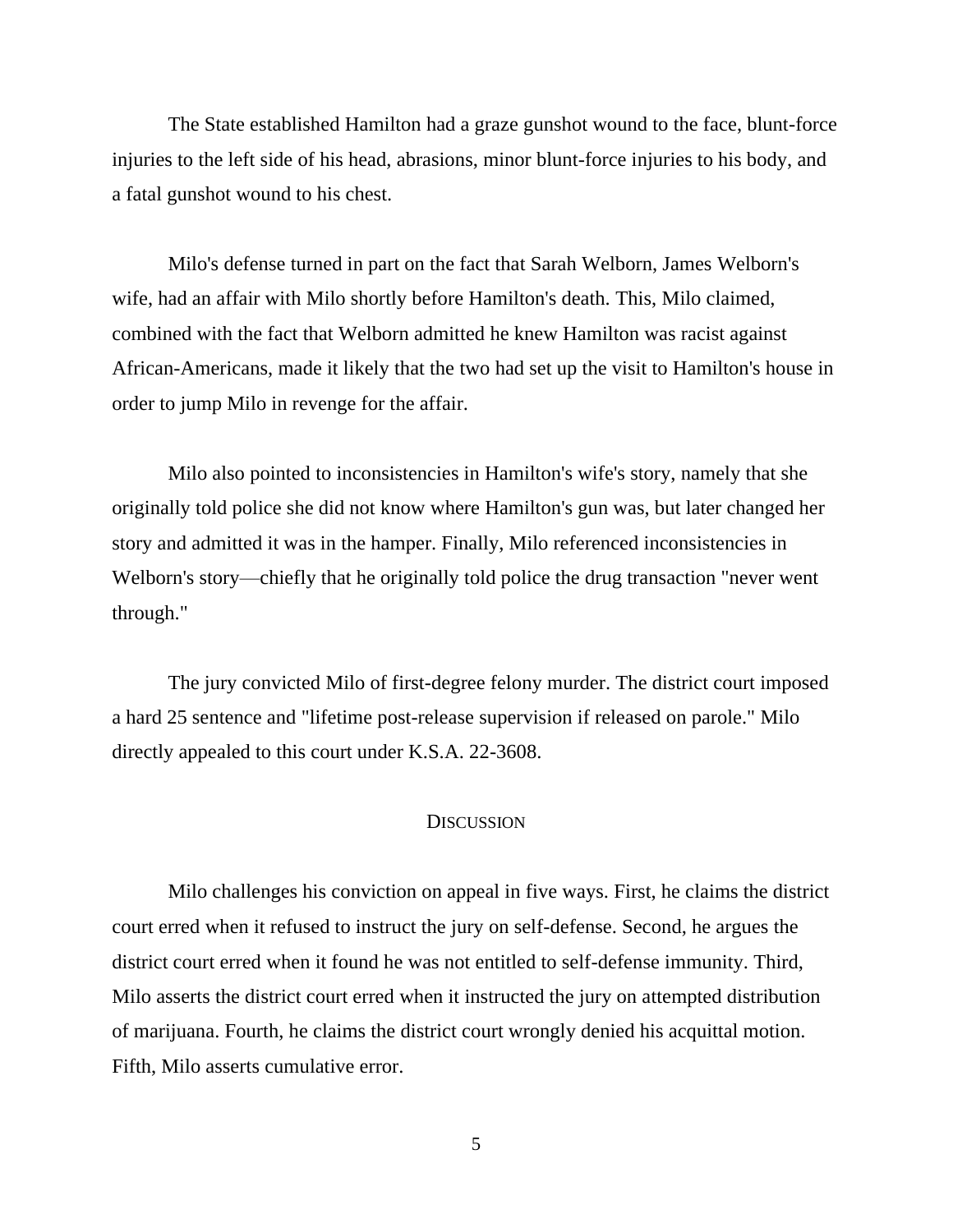*The district court did not err by refusing to instruct the jury on self-defense and did not err by finding Milo was not entitled to self-defense immunity.* 

We address Milo's first and second challenges together because they share a flawed premise. As we clarify in detail below, self-defense is never a defense to felony murder. We acknowledge our caselaw on this point has been unclear. Today we clarify the law of self-defense in the context of a felony-murder charge.

The starting point for any alleged jury instruction error is our familiar four-part *Plummer* test:

"[F]or instruction issues, the progression of analysis and corresponding standards of review on appeal are: (1) First, the appellate court should consider the reviewability of the issue from both jurisdiction and preservation viewpoints, exercising an unlimited standard of review; (2) next, the court should use an unlimited review to determine whether the instruction was legally appropriate; (3) then, the court should determine whether there was sufficient evidence, viewed in the light most favorable to the defendant or the requesting party, that would have supported the instruction; and (4) finally, if the district court erred, the appellate court must determine whether the error was harmless, utilizing the test and degree of certainty set forth in [*State v.*] *Ward* [, 292 Kan. 541, 565, 256 P.3d 801 (2011) ]." *State v. Plummer*, 295 Kan. 156, 163, 283 P.3d 202 (2012).

The use of self-defense is already limited by statute as both an immunity and an affirmative defense. It is legally unavailable to a person who "[i]s attempting to commit, committing or escaping from the commission of a forcible felony." K.S.A. 2020 Supp. 21-5226(a); K.S.A. 2020 Supp. 21-5231(a). A "'[f]orcible felony' includes any treason, murder, voluntary manslaughter, rape, robbery, burglary, arson, kidnapping, aggravated battery, aggravated sodomy and any other felony which involves the use or threat of physical force or violence against any person." K.S.A. 2020 Supp. 21-5111(n).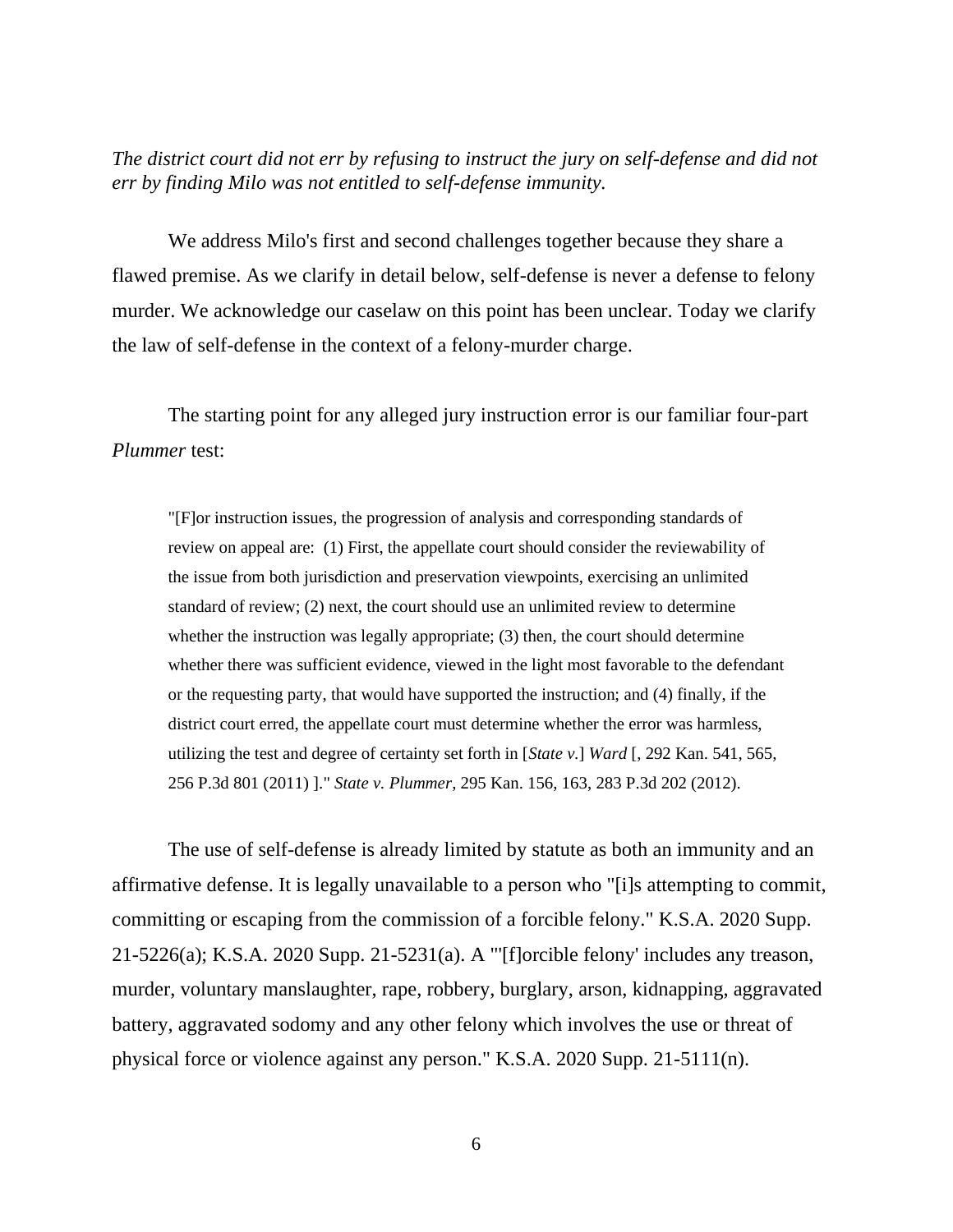"Forcible felonies" defined in K.S.A. 2020 Supp. 21-5111(n) are legally separate from the broader category of "inherently dangerous felonies," which serve as the underlying basis for felony-murder charges, listed in K.S.A. 2020 Supp. 21-5402(c). Although the listed forcible felonies as defined in K.S.A. 2020 Supp. 21-5111(n) are all considered inherently dangerous felonies per K.S.A. 2020 Supp. 21-5402(c), not all "inherently dangerous" felonies are considered "forcible" felonies. This partial overlap has contributed to the confusion in this area of the law.

Before we decided *State v. Barlett*, 308 Kan. 78, 418 P.3d 1253 (2018), the general rule from *State v. Bell*, 276 Kan. 785, 80 P.3d 367 (2003), and *State v. Kirkpatrick*, 286 Kan. 329, 184 P.3d 247 (2008), was that a defendant merely charged with committing a forcible felony could not advance a theory of self-defense. However in *Barlett* we rejected that rule as "overly broad" and instead held: A defendant may not advance a self-defense theory if that defendant is "already otherwise" engaged in the conduct described in K.S.A. 2020 Supp. 21-5226(a)—that is, already attempting to commit, committing, or escaping from the commission of a forcible felony—when he or she commits a separate act of violence. 308 Kan. at 84. Thus, a self-defense instruction *may* be appropriate if the same act of the defendant constituted *both* the forcible felony *and* the self-defense. This rule applies in limited factual circumstances. See *Barlett*, 308 Kan. at 80-85 (when criminal discharge of a firearm into an occupied vehicle serves as the underlying felony for a felony-murder charge and the criminal discharge also resulted in the death, self-defense may be available).

In hindsight, it is now clear that this line of cases—while correct—led to an assumption that self-defense is available to a defendant charged with felony murder so long as the defendant can plausibly claim to have not been already engaged in a forcible felony when the separate act of violence (the killing) occurred. *State v. Haygood*, 308 Kan. 1387, 1407, 430 P.3d 11 (2018) (recognizing that competing sets of facts could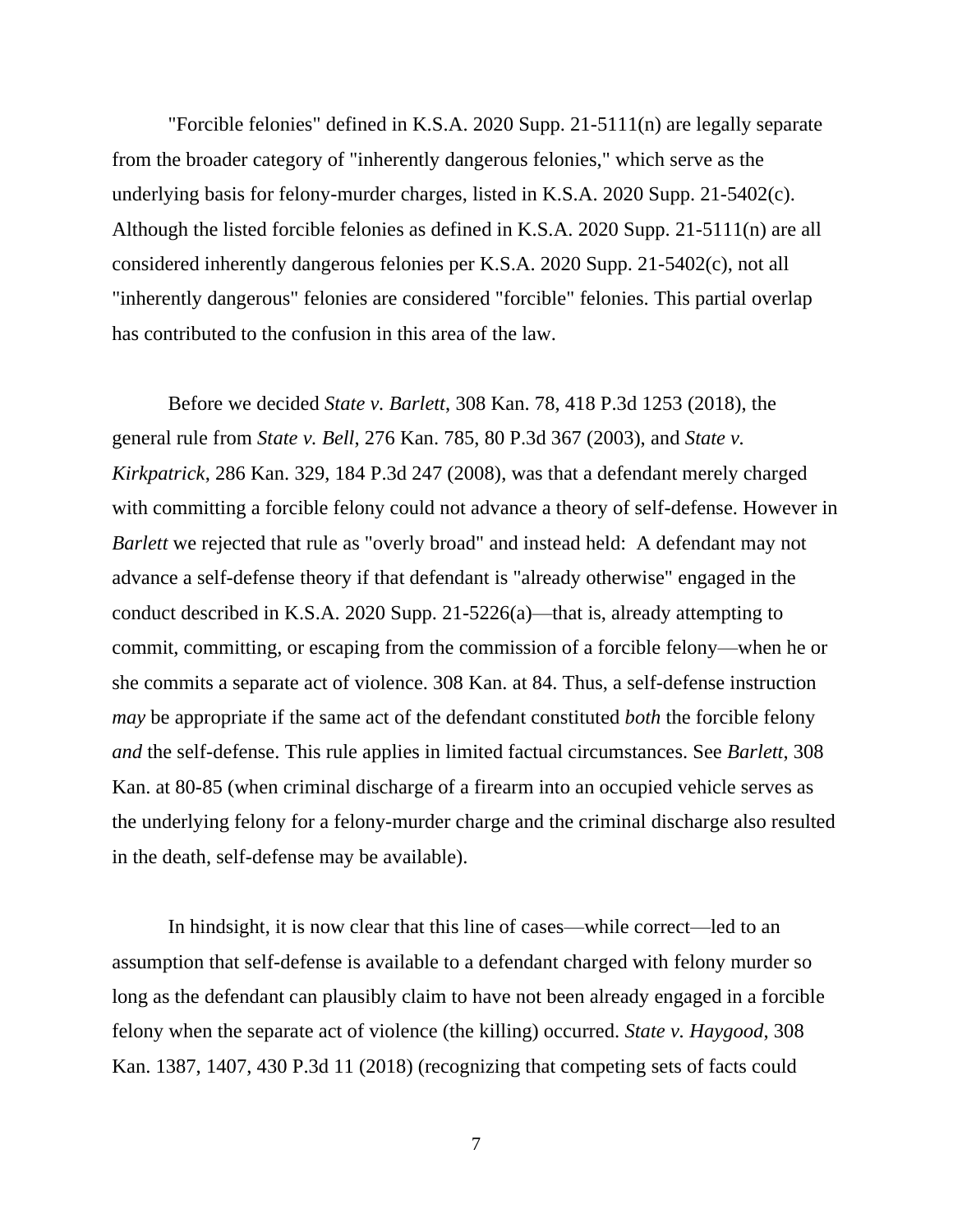"allow a reasonable juror to conclude that Haygood was entitled to defend with deadly force" depending on which version of events the jury found credible); *State v. Holley*, 313 Kan. 249, 252, 254-55, 485 P.3d 614 (2021) ("[W]hether Holley used self-defense boils down to a credibility question . . . . [A] reasonable fact-finder could have concluded that Holley was *not* otherwise committing a forcible felony when he committed the act of violence here—shooting Smith. If Holley only drew his gun in self-defense after Smith had fired or tried to fire at Holley, Holley did not otherwise commit aggravated robbery."), *abrogated on reh'g by State v. Holley*, 315 Kan. \_\_\_, \_\_\_ P.3d \_\_\_ (2022) (No. 121,181, this day decided). This has led to cases like the one now before us in which the parties argue vigorously over whether or not an underlying felony like attempted distribution is in fact a "forcible felony" under K.S.A. 2020 Supp. 21-5111(n). Today we correct this error.

To do so, we must begin with the felony-murder statute. Interpretation of statutes is a question of law subject to plenary review. *State v. Stoll*, 312 Kan. 726, 736, 480 P.3d 158 (2021). K.S.A. 2020 Supp. 21-5402(a)(2) provides: "Murder in the first degree is the killing of a human being committed . . . in the commission of, attempt to commit, or flight from any inherently dangerous felony." Felony murder is limited to cases where there is proof that a homicide was committed in the perpetration of, attempt to perpetrate, or flight from a felony that is inherently dangerous to human life. See *State v. Thompkins*, 263 Kan. 602, 609, 952 P.2d 1332 (1998). The felony-murder rule relieves the State of the burden of proving premeditation and malice because the killer's intent is established by proof of the collateral felony. See *State v. Wilson*, 220 Kan. 341, 345, 552 P.2d 931 (1976). All that is required to support a felony-murder conviction is proof that the homicide was caused by the commission of, attempt to commit, or flight from the underlying inherently dangerous felony. See *State v. Carr*, 265 Kan. 608, 614-15, 963 P.2d 421 (1998). The felony-murder rule holds those who commit or attempt to commit inherently dangerous felonies strictly liable for any killing caused by their criminal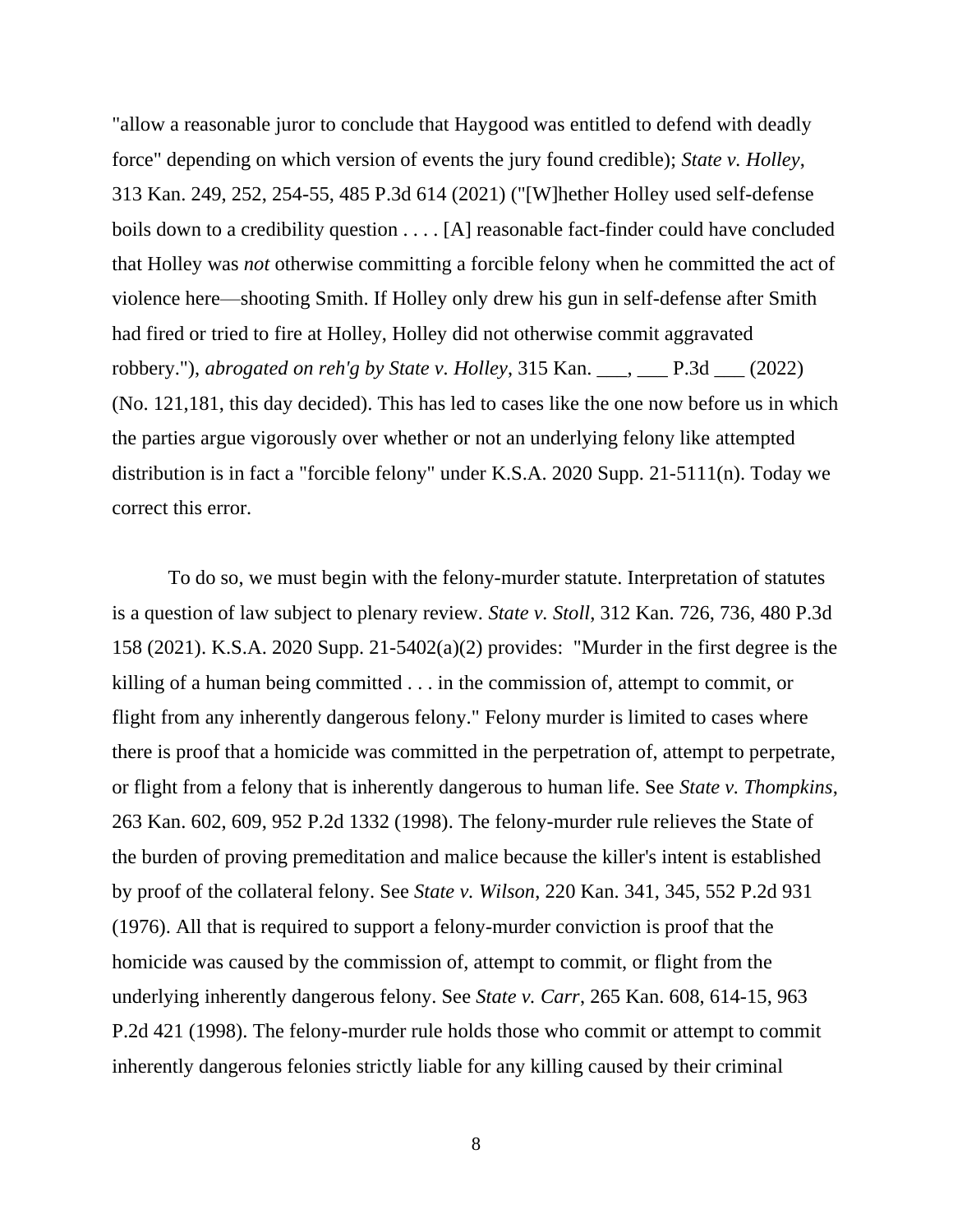efforts. 40 Am. Jur. 2d, Homicide § 60. See also *State v. Sophophone*, 270 Kan. 703, 706, 19 P.3d 70 (2001) ("'The purpose of the felony murder doctrine is to deter those engaged in felonies from killing negligently or accidentally.'"); *State v. Branch and Bussey*, 223 Kan. 381, 383-84, 573 P.2d 1041 (1978) ("[A]ny participant in a life-endangering felony is guilty of first degree murder when a life is taken in the course of committing or attempting to commit the felony, whether the death was intentional or accidental, or whether the participant directly caused it to occur. . . . [D] efendants are subject to the felony murder rule and it makes no difference that the killing was accidental."); *State v. Hoang*, 243 Kan. 40, 41-42, 755 P.2d 7 (1988) ("In felony-murder cases, the elements of malice, deliberation, and premeditation which are required for murder in the first degree are deemed to be supplied by felonious conduct alone if a homicide results. . . . In a felony-murder case, evidence of who the triggerman is is irrelevant and all participants are principals.").

In the recent past, our caselaw has failed to distinguish between self-defense as a legal justification absolving the defendant of criminal liability for felony murder itself versus self-defense as a legal justification absolving the defendant of criminal liability for the underlying inherently dangerous felony. See *Holley*, 313 Kan. at 254-55 (implicitly operating under the faulty premise that self-defense can be a valid defense to the crime of aggravated robbery); *State v. Beltz*, 305 Kan. 773, 780-81, 388 P.3d 93 (2017) (implicitly operating under the faulty premise that a self-defense may be a defense to the crime of attempted distribution of marijuana, if not considered a forcible felony); *State v. Mitchell*, 262 Kan. 687, 691, 942 P.2d 1 (1997) (same, but distribution of cocaine). As explained below, this distinction can be critically important for the correct resolution of certain cases.

Today we clarify the law on this point and expressly adopt the rule used by a majority of jurisdictions: Self-defense may never be used as a defense to the charge of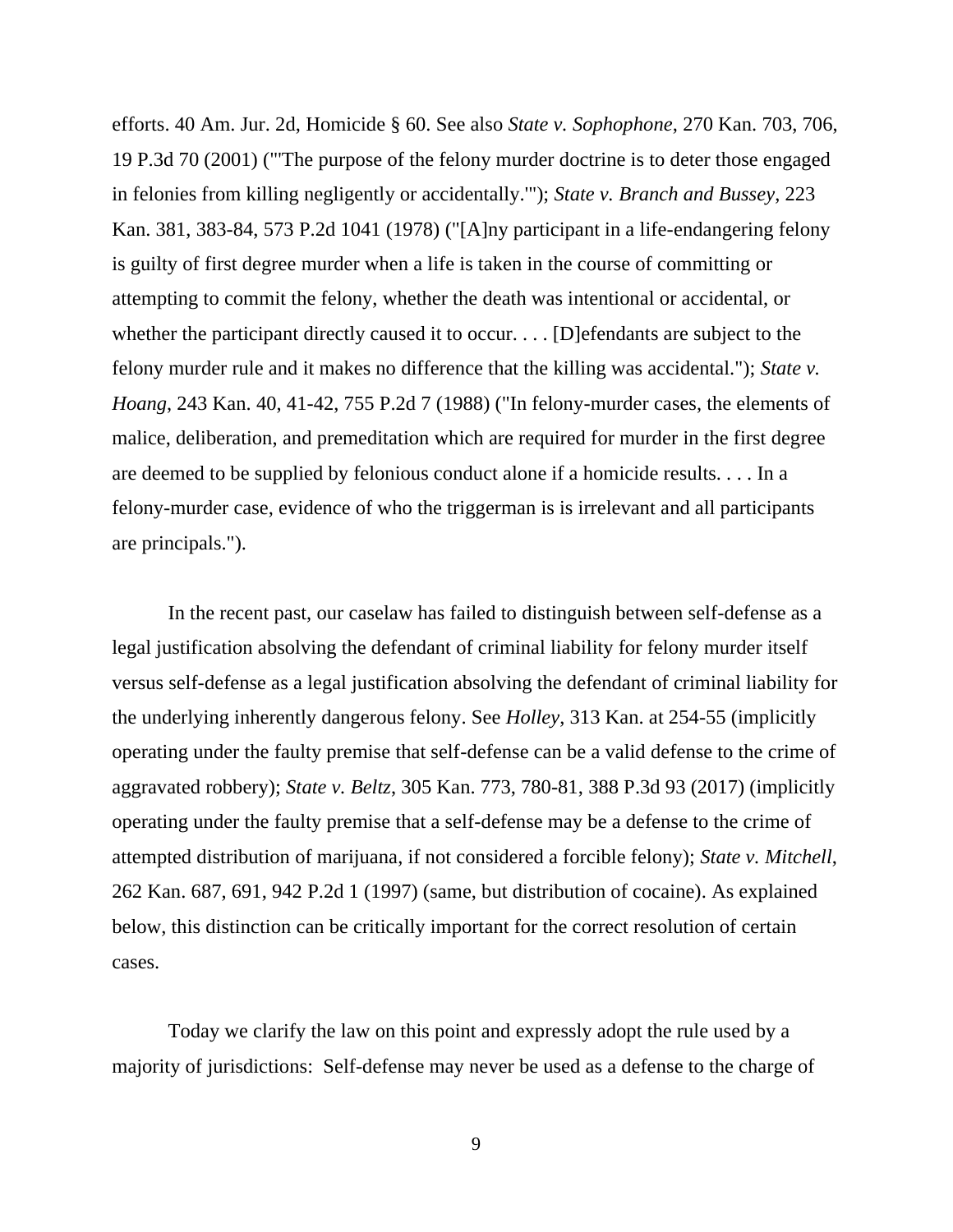felony murder. See, e.g., *Gray v. State*, 463 P.2d 897, 910 (Alaska 1970) ("Where, as in this case, the defendant commits a felony which includes an immediate threat of violence, he has created a situation so fraught with peril as to preclude his claim of self-defense to any act of violence arising therefrom."); *State v. Amado*, 254 Conn. 184, 200-01, 756 A.2d 274 (2000) ("[F]elony murder is incompatible with the defense of self-defense.... [W]hen one kills in the commission of a felony, that person cannot claim self-defense, for 'this would be fundamentally inconsistent with the very purpose of the felony murder [statute].'"); *Sutton v. State*, 139 Md. App. 412, 454, 456-57, 776 A.2d 47 (2001) (reiterating that "self-defense is not a defense to felony murder" and dismissing defendant's argument that the jury "'could have found a very different set of facts,'" because "[t]he jury was actually given the opportunity to find a 'very different set of facts,' but, quite frankly, did not find such to be the case"); *State v. Oates*, 540 S.W.3d 858, 860-62 (Mo. 2018) ("[S]elf-defense, as a matter of law, is not a defense to felony murder."); *Schnitker v. State*, 401 P.3d 39, 42-44 (Wyo. 2017) ("We agree with the majority of jurisdictions that have addressed this issue and conclude that self-defense is not available to a defendant who kills while engaged in the perpetration of an enumerated felony.").

So long as it is legally and factually appropriate, however, self-defense may be asserted as a legal justification absolving the defendant of criminal liability for the underlying inherently dangerous felony. See *State v. Richardson*, 341 N.C. 658, 668-69, 462 S.E.2d 492 (1995) ("[H]ad the jury found that defendant acted in self-defense on the underlying felonies submitted, it could not have found defendant guilty of felony murder. . . . [T]he purpose of the felony murder rule is to deter even accidental killings from occurring during the commission of a dangerous felony. To allow self-defense, perfect or imperfect, to apply to felony murder would defeat that purpose."). In that circumstance, the felony-murder charge would necessarily fail as a matter of law given the State's failure to prove one of the elements of felony murder—namely, the underlying felony.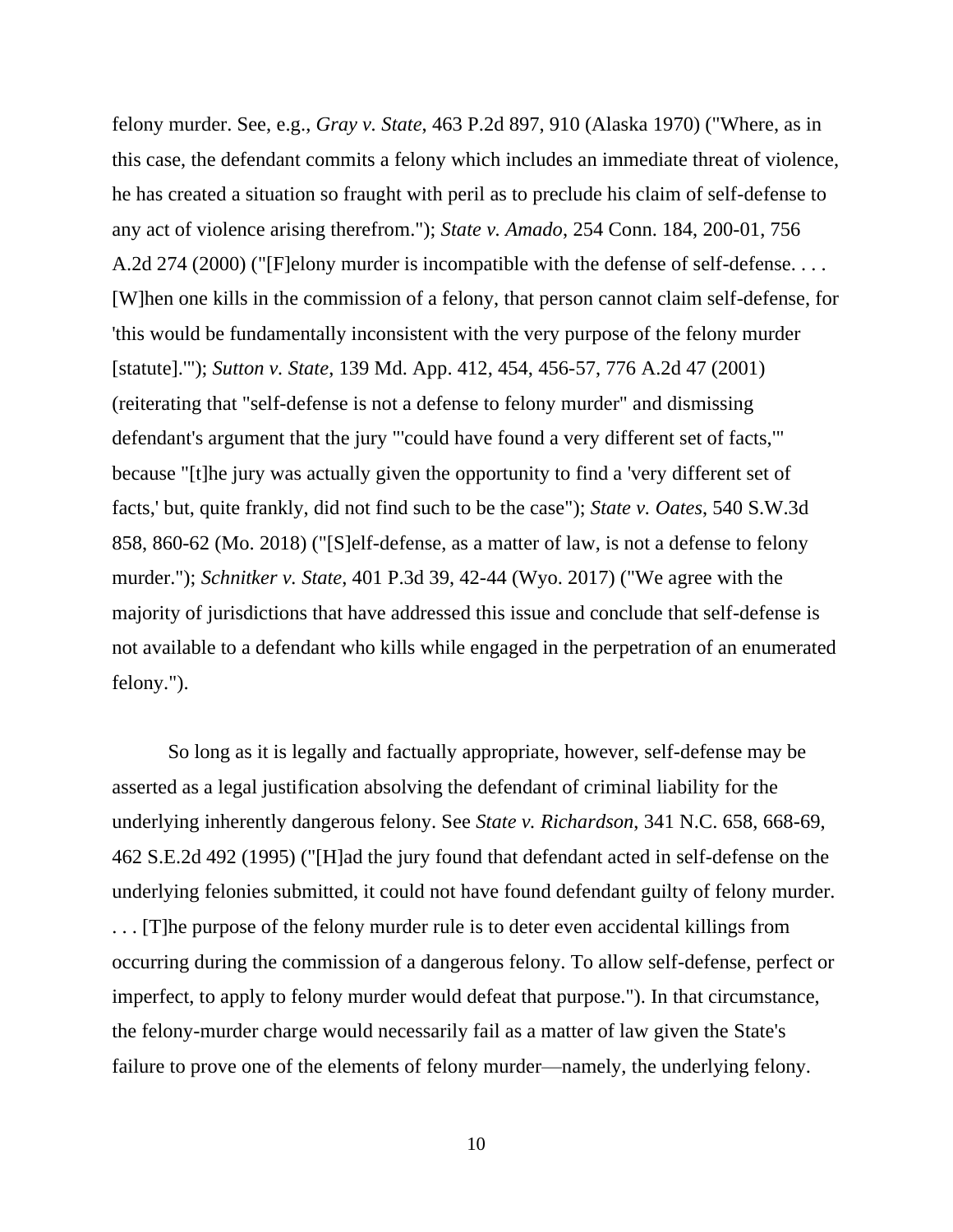This rule is in accord with our statements on the nature of the felony-murder rule prior to the recent trend looking only to the forcible felony statute to determine whether a self-defense instruction ought to be given. See *Mitchell*, 262 Kan. at 695 (implicitly recognizing that in Kansas, the governing rule is that "self-defense is not available in felony-murder cases"); *State v. Chism*, 243 Kan. 484, 491, 759 P.2d 105 (1988) ("Selfdefense or accident are not defenses to felony murder. It is the purpose of the felonymurder rule to prevent deaths from these causes."); *State v. Underwood*, 228 Kan. 294, 305-06, 615 P.2d 153 (1980) ("[F]iling a charge under the felony murder rule in most, if not all, cases removes any possibility of establishing the defense of self-defense.... [T]he defendant when charged with felony murder is not entitled to an instruction on selfdefense.").

It follows, then, that while a self-defense instruction is never legally appropriate with respect to a charge of felony murder, such an instruction may be given in felonymurder cases if self-defense is appropriately used to negate criminal liability for the underlying inherently dangerous felony. Self-defense—an affirmative defense—justifies actions that would otherwise constitute the charged crime. *Haygood*, 308 Kan. at 1406. "A defendant is entitled to an instruction on every affirmative defense that is supported by competent evidence. Competent evidence is that which could allow a rational fact finder to reasonably conclude that the defense applies." K.S.A. 2020 Supp. 21-5108(c).

As already mentioned, recent past decisions of this court have not followed this rule. That is, we have allowed (or at least considered) self-defense instructions in certain felony-murder cases when such an instruction was clearly not legally appropriate. This misstep arose out of a misplaced focus on whether the underlying inherently dangerous felony constituted a "forcible felony." This often occurred in "drug deal gone bad" cases. See, e.g., *State v. Jacques*, 270 Kan. 173, 180-81, 14 P.3d 409 (2000) (cocaine possession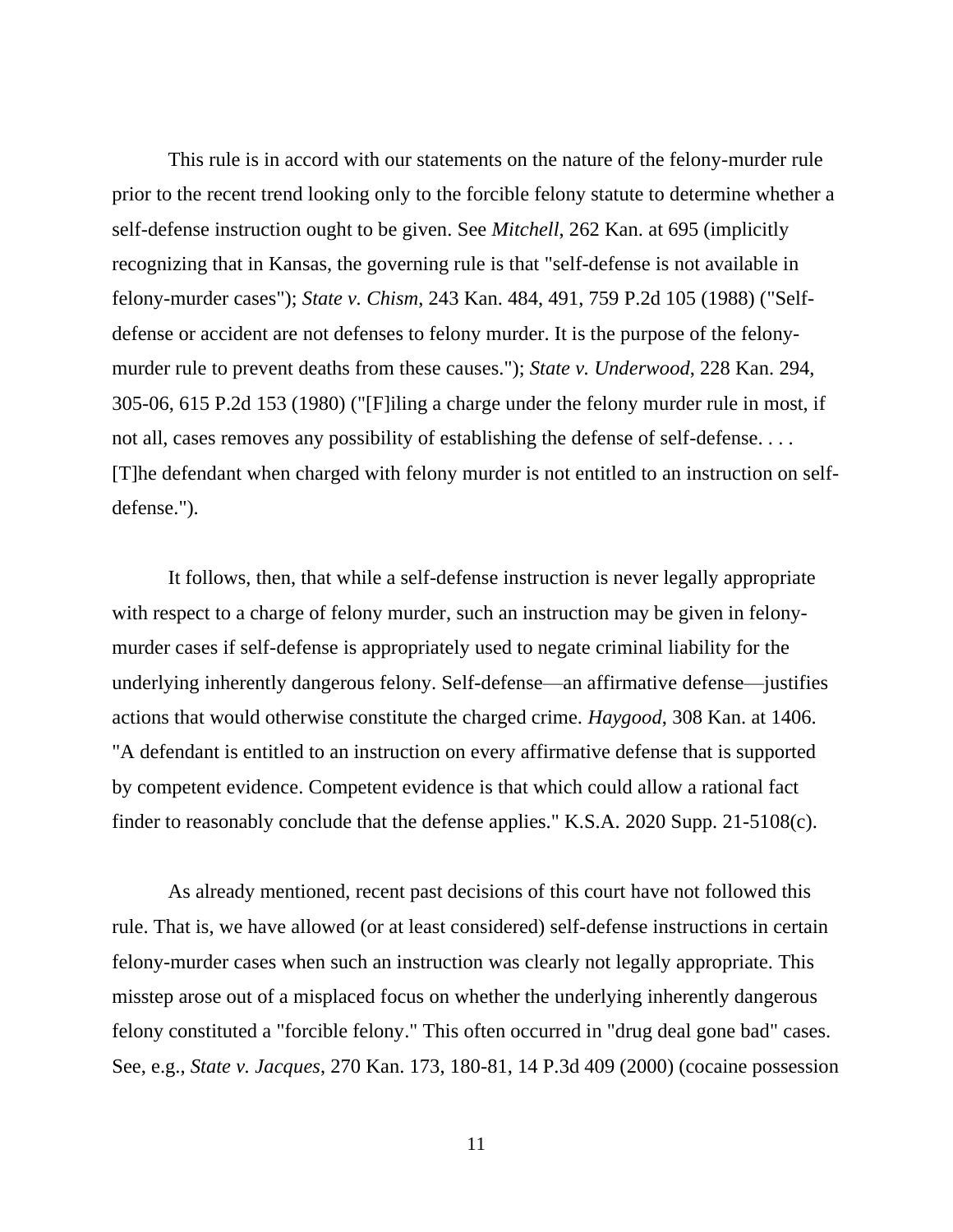was a forcible felony when the defendant stabbed the victim after being attacked, noting the "aura of violence surrounding the possession of illegal drugs"); *State v. Ackward*, 281 Kan. 2, 24-26, 128 P.3d 382 (2006) (deeming possession of marijuana with intent to sell a forcible felony when two of the four people involved with a drug transaction were armed, and stating that "[t]he possession of or desire to possess illegal drugs often brews an atmosphere of violence with participants being susceptible to robbery and physical harm by others wanting their drugs or money").

These decisions were analytically flawed, however, because they skipped a necessary step along the analytical path. We have clarified that self-defense in a felonymurder case can *only* negate criminal liability for the underlying inherently dangerous felony as an *element* of felony murder (self-defense can never be a legal justification for the killing itself). Given this, a court presented with a self-defense claim in the context of felony murder must first examine the elements of the underlying inherently dangerous felony alleged by the State to determine whether any of those elements can be negated by a claim of self-defense. If the answer is no, then the self-defense instruction will not be legally appropriate.

The key question to ask is whether there is an element of force, inherently necessary to the commission of the underlying crime, which could be justified by the defense of oneself or another. Stated another way, some crimes contain an element—the use of force—which may be negated by a proper claim of self-defense. One example is the inherently dangerous felony of criminal discharge of a firearm. K.S.A. 2020 Supp.  $21-5402(c)(1)(O)$ ; K.S.A. 2020 Supp. 21-6308(a). The elements of that crime include that the defendant discharged a firearm, and that it was directed either at a dwelling or a vehicle in which there was a human being present. K.S.A. 2020 Supp. 21-6308(a). If the act of shooting that constitutes the criminal discharge was done in an act of self-defense, then self-defense should be available to the defendant. See *State v. Alderson*, 260 Kan.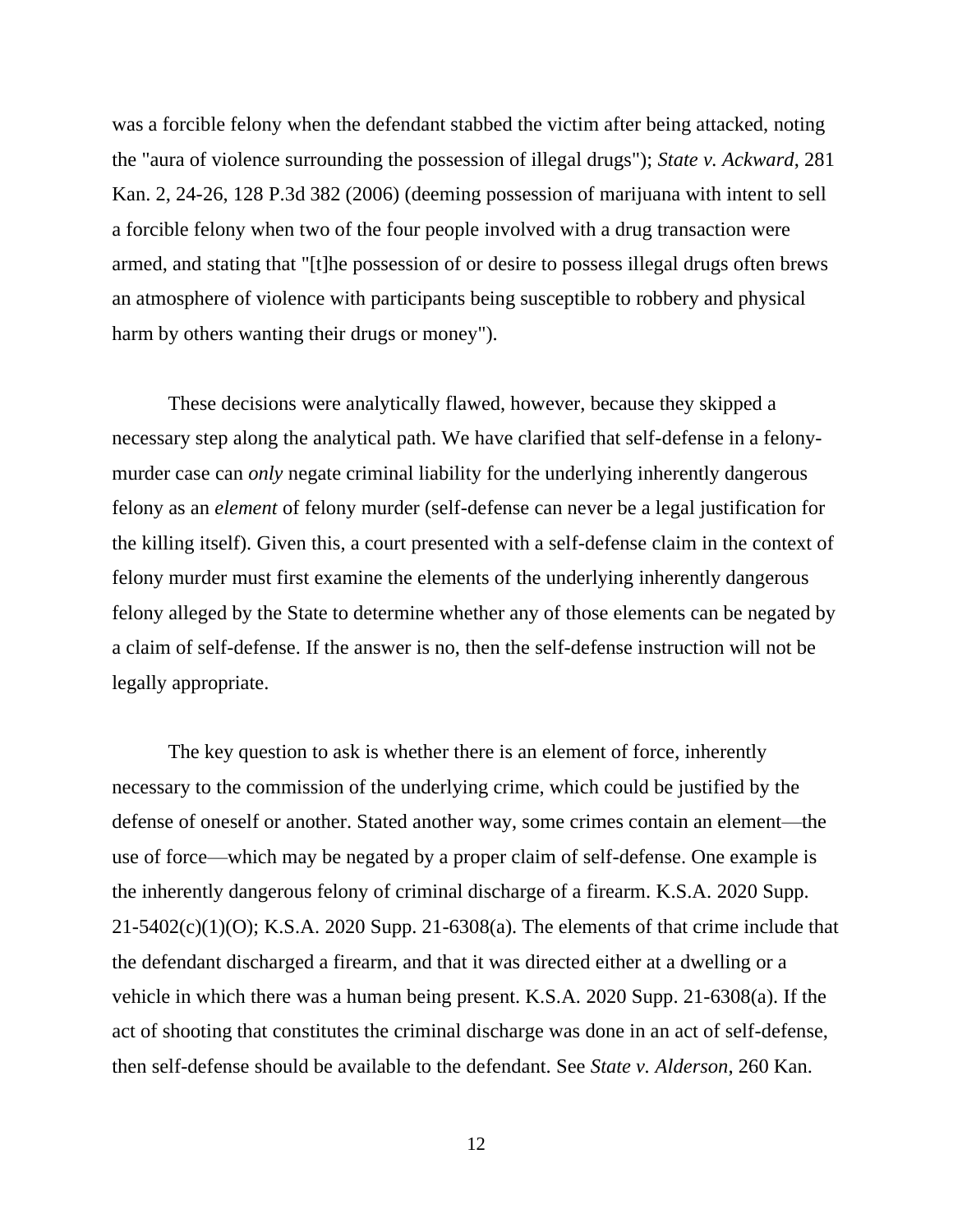445, 922 P.2d 435 (1996) (defendant charged with felony murder based on the underlying felony of criminal discharge of a firearm at an occupied vehicle, but self-defense instruction given because defendant argued he fired in self-defense).

On the other hand, many crimes do not require the use of force at all to satisfy all elements. With regard to these crimes, self-defense is legally inappropriate. When there is no use of force to be legally justified, self-defense is simply a non sequitur. Other crimes do have an element of force, but that use of force cannot legally be justified as a defense of oneself or another. For example, aggravated robbery includes as an element the taking of property "by force or by threat of bodily harm." K.S.A. 2020 Supp. 21-5420. But that force still cannot be justified on the basis of defending oneself or another. See *State v. Holley*, 315 Kan. at \_\_\_, slip op. at 11; see also *Thomas v. Arn*, 704 F.2d 865, 878 (6th Cir. 1983) (recognizing that "self-defense does not negate any elements" of the crimes of felonious assault or aggravated assault); *State v. Asante*, 236 A.3d 464, 470 (Me. 2020) (quoting *State v. Bradley*, 521 A.2d 289, 291 [Me. 1987]) ("'[S]elf-defense is not available to a person committing or about to commit a robbery.'").

Accordingly, the next step in Milo's case is to examine the elements of the underlying inherently dangerous felony—distribution of a controlled substance—to determine whether any of the elements in K.S.A. 2020 Supp. 21-5705 can be negated by a claim of self-defense. If no force would be necessary to commit all elements of that criminal act, Milo cannot claim a legal justification under our self-defense statutes. He would thus not be entitled to either self-defense immunity or a self-defense instruction.

K.S.A. 2020 Supp. 21-5705(a)(4) provides that "[i]t shall be unlawful for any person to distribute or possess with the intent to distribute . . . any hallucinogenic drug designated in subsection (d) of K.S.A. 65-4105," which includes marijuana. K.S.A. 65- 4105(d)(17). Distribute is defined as "the actual or constructive transfer from one person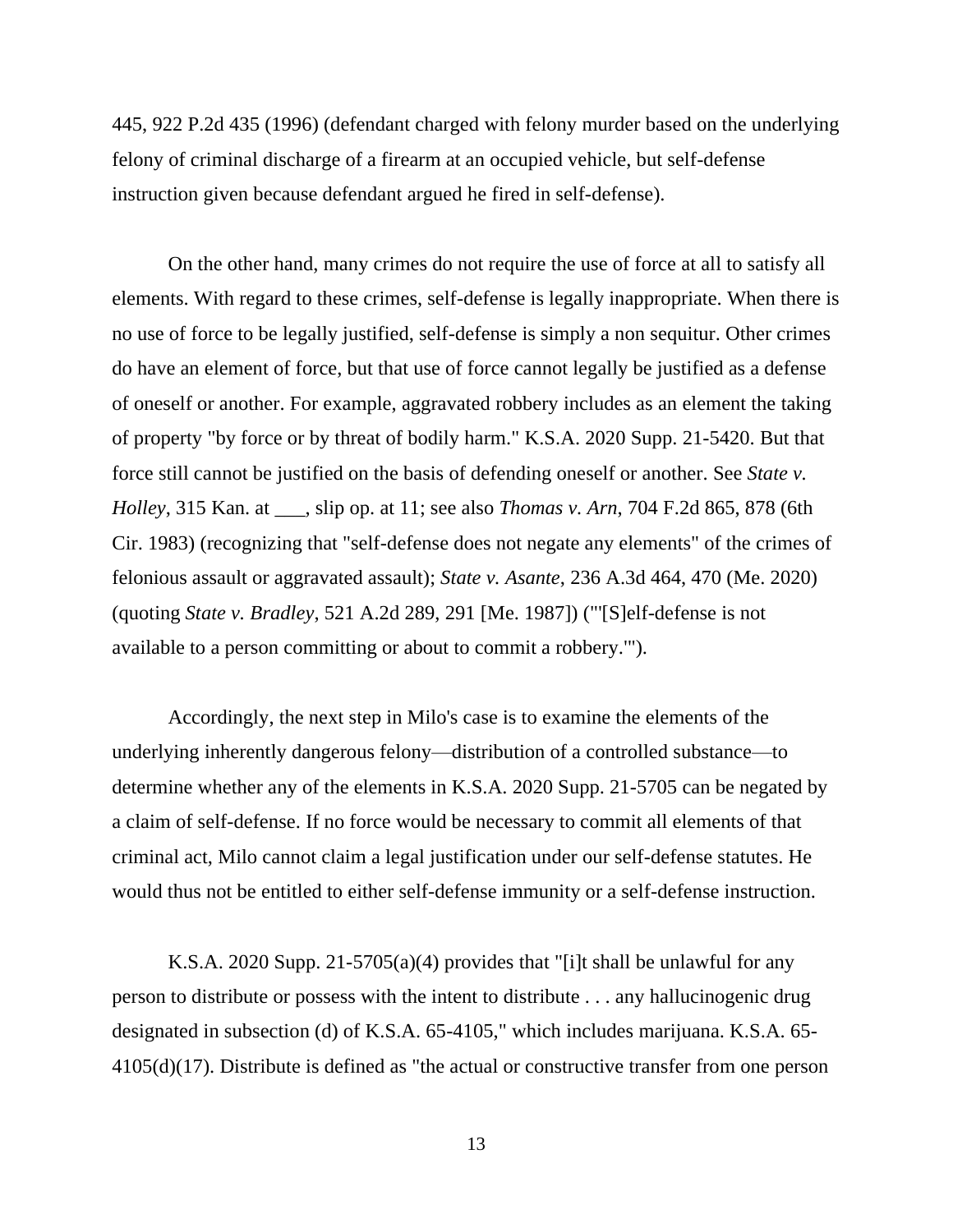to another of some item" and includes "sale, offer for sale, furnishing, buying for, delivering, giving, or any act that causes or is intended to cause some item to be transferred from one person to another." K.S.A. 2020 Supp.  $21-5111(g)$ . Thus, the crime of distribution of marijuana, while statutorily categorized as inherently dangerous, does not include any element requiring the use of force, and so no element of the crime can be negated by a claim of self-defense. See *State v. Oates*, 540 S.W.3d 858, 860 (Mo. 2018) (in a prosecution for felony murder based on the underlying felony of attempting to distribute a controlled substance, self-defense cannot be used as a matter of law); *State v. Wade*, 200 W. Va. 637, 645, 490 S.E.2d 724 (1997) (examining "traditional applications of self defense" and asserting that "we can conceive of no circumstances where the offense of 'delivery of a controlled substance,' standing alone, would yield to a claim of self-defense").

Simply put, there is no legal self-defense justification for the sale of cocaine or marijuana. Thus, as a matter of law, Milo is not entitled to a self-defense instruction or to self-defense immunity.

### *The instructions on attempted distribution of marijuana were not in error.*

Milo next argues the district court committed two separate instructional errors in the context of the underlying felony of attempted distribution of marijuana. First, Milo claims error in the elements instruction. Second, Milo argues the district court erred by refusing to give a requested instruction.

Again, we rely on our *Plummer* framework, addressing legal appropriateness first, and moving to factual appropriateness only if necessary. *State v. Broxton*, 311 Kan. 357, 361, 461 P.3d 54 (2020). "A legally appropriate jury instruction '"fairly and accurately state[s] the applicable law, and an instruction that does not do so [is] legally infirm."'" 311 Kan. at 361 (quoting *State v. Murrin*, 309 Kan. 385, 392, 435 P.3d 1126 [2019]).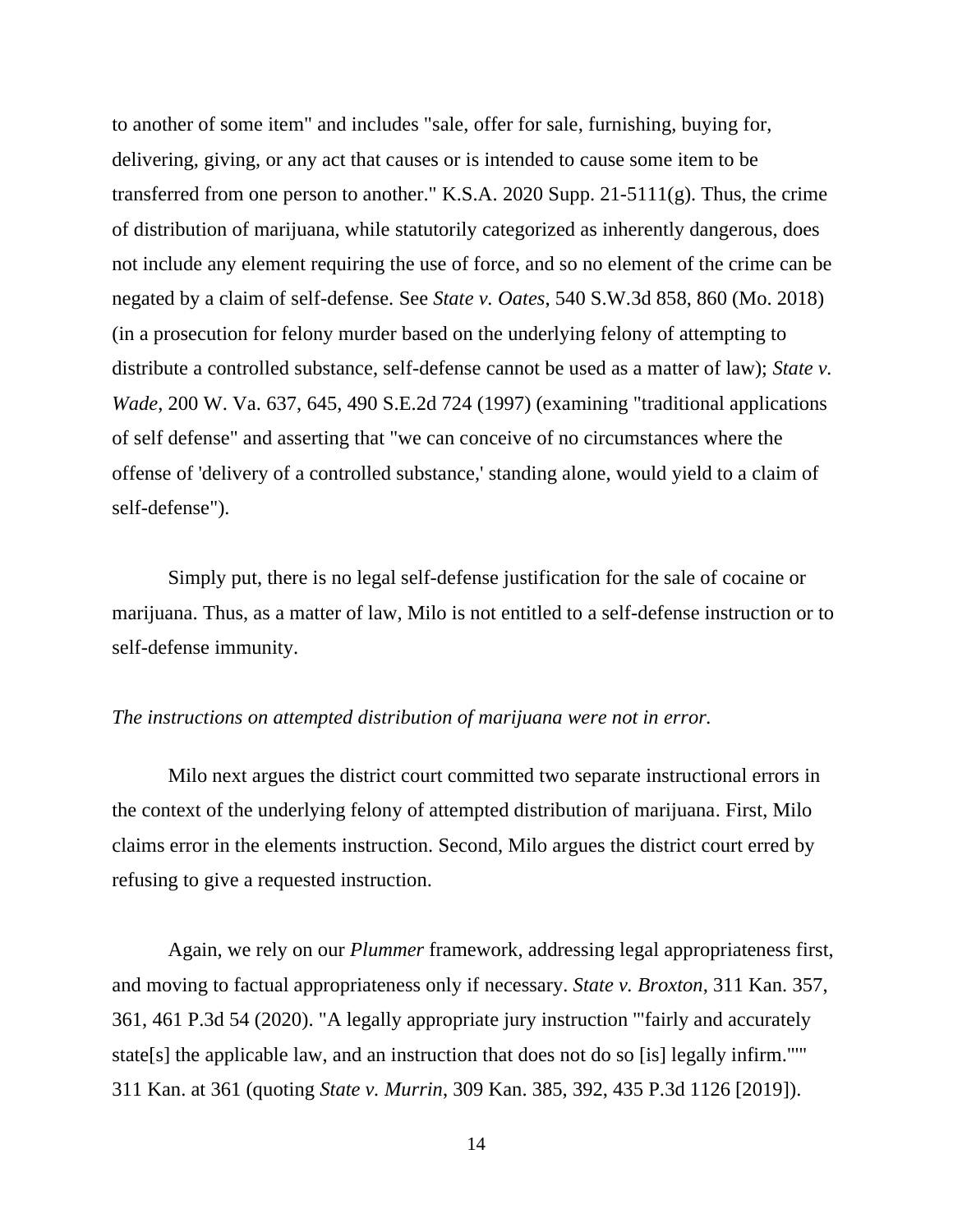The district court instructed the jury as follows, and we highlight the portion Milo now claims is error:

"The defendant is charged with the crime of First Degree Felony Murder. The defendant pleads not guilty.

"To establish this charge, each of the following claims must be proved:

- "1. The defendant killed Michael Hamilton;
- "2. The killing was done while defendant was committing or attempting to commit the crime of distribution of marijuana; and
- "3. This act occurred on or about the 2nd day of December, 2016, in Sedgwick County, Kansas.

"*The elements of attempt to commit distribution of a controlled substance are as follows:*

- "*1. The defendant performed an overt act towards the commission of distribution of a controlled substance;*
- "*2. The defendant did so with the intent to commit distribution of a controlled substance;*
- "*3. The defendant failed to complete commission of distribution of a controlled substance; and*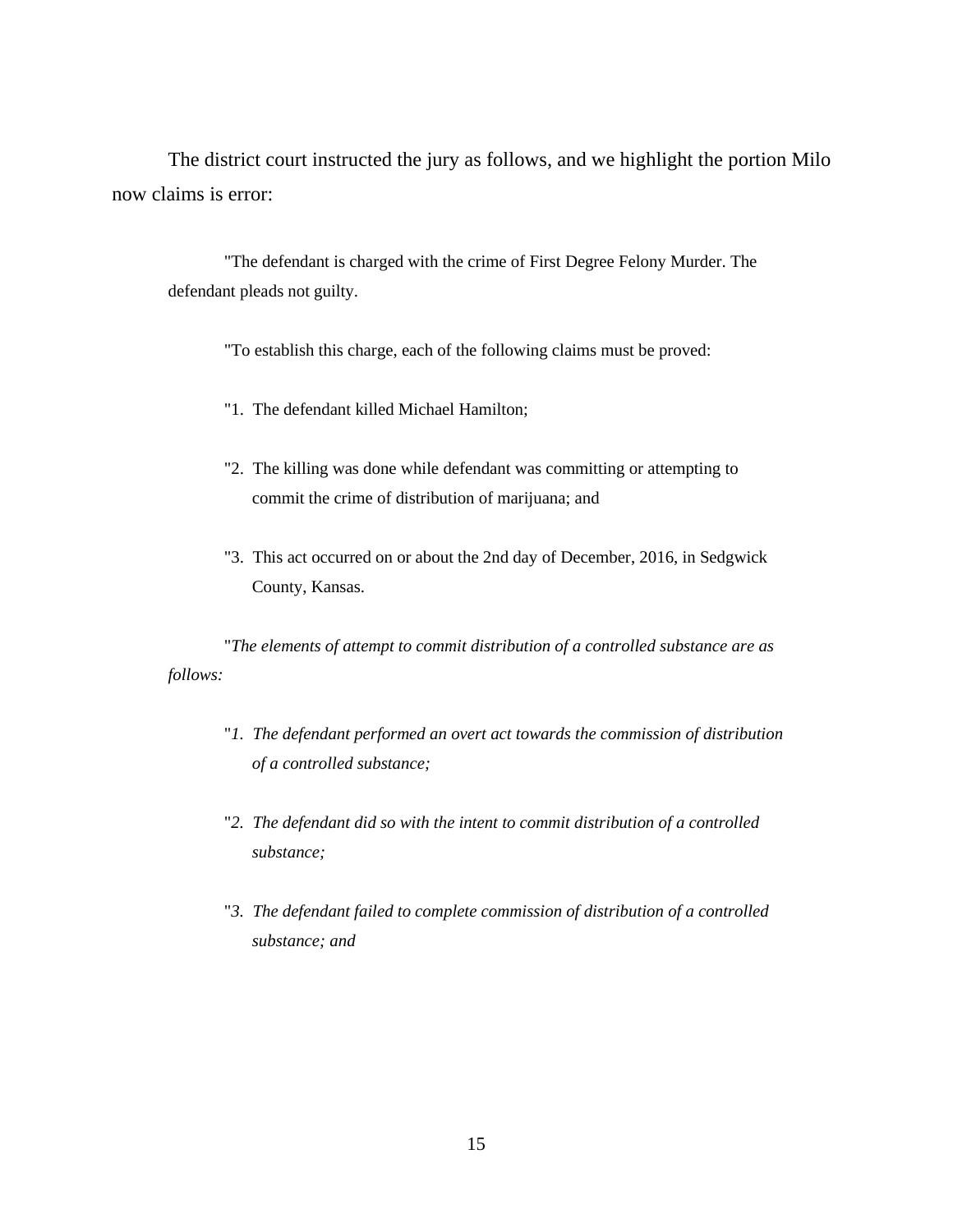"*4. The act occurred on or about the 2nd day of December, 2016, in Sedgwick County, Kansas.*

"An overt act necessarily must extend beyond mere preparation made by the accused and must sufficiently approach consummation of the offense to stand either as the first or subsequent step in a direct movement toward the completed offense. Mere preparation is insufficient to constitute an over[t] act.

"The elements of the completed crime of distribution of a controlled substance are as follows:

- "1. The defendant distributed marijuana;
- "2. The quantity of the marijuana distributed was one-fourth pound; and
- "3. This act occurred on or about the 2nd day of December, 2016, in Sedgwick County, Kansas.

"The State must prove that the defendant intended to commit the crime of distribution of marijuana. A defendant acts intentionally when it is the defendant's desire or conscious objective to do the act complained about by the State.

"'Distribute' means the actual, constructive, or attempted transfer of an item from one person to another, whether or not there is an agency relationship between them. 'Distribute' includes sale, offer for sale, or any act that causes an item to be transferred from one person to another.

"'Possession' means having joint or exclusive control over an item with knowledge of and the intent to have such control or knowingly keeping some item in a place where the person has some measure of access and right of control." (Emphasis added.)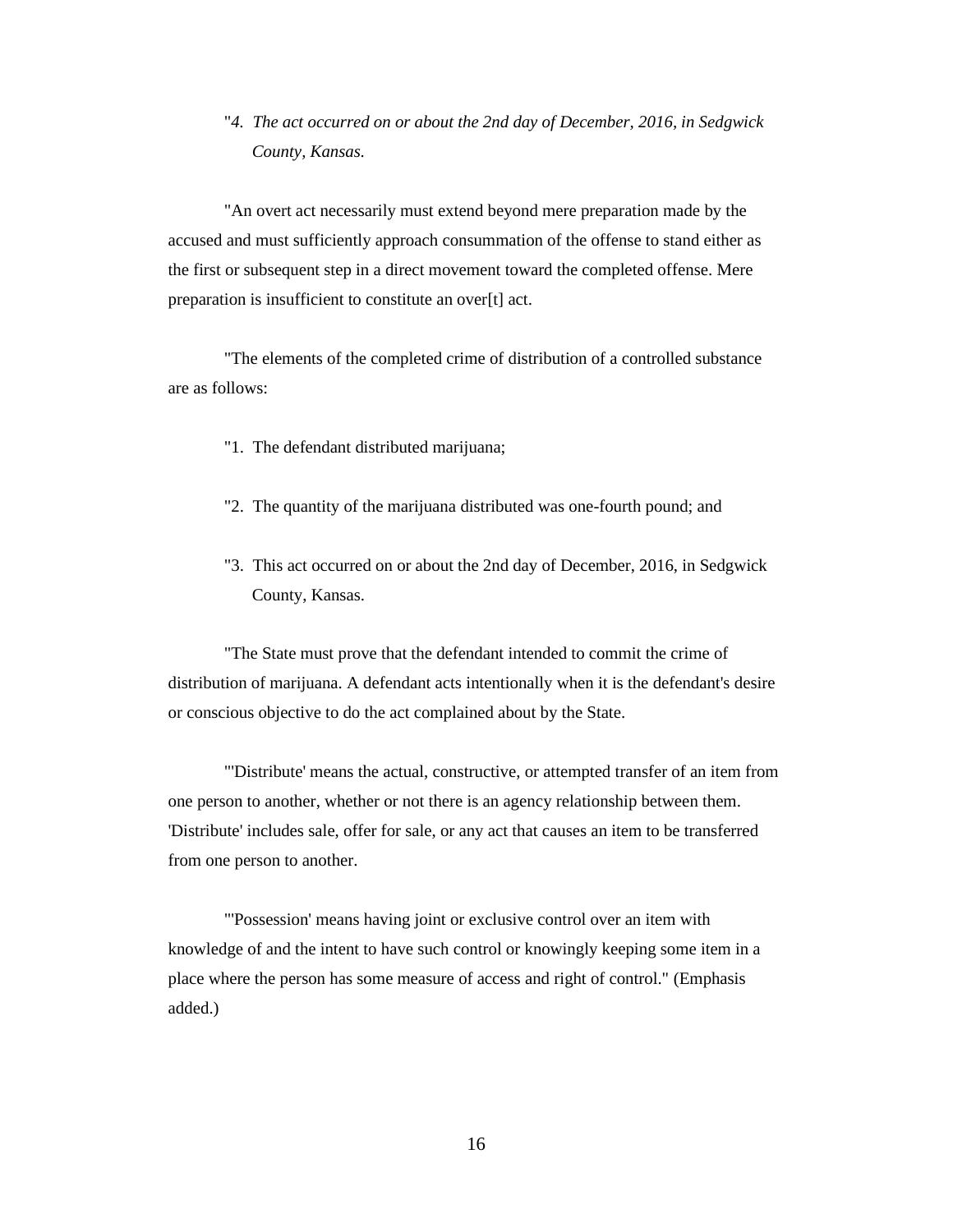The instruction was legally appropriate because it accurately and precisely aligned with the statutory elements and definitions and followed the appropriate PIK instructions. See K.S.A. 2020 Supp. 21-5301(a)-(b) (defining "attempt"); K.S.A. 2020 Supp. 21- 5111(g) (defining "distribute"); PIK Crim. 4th 52.010, 53.010, 54.120, 57.020. Milo has offered no argument that the given instruction failed to accurately state the law.

The given instruction was also factually appropriate. To be factually appropriate, there must be sufficient evidence, viewed in the light most favorable to the requesting party, to support the instruction. *State v. Roberts*, 314 Kan. 835, Syl. ¶ 1, 503 P.3d 227 (2022). The question therefore becomes whether the instruction was supported by sufficient evidence when viewed in the light most favorable to the State. "'Such an inquiry is closely akin to the sufficiency of the evidence review frequently performed by appellate courts in criminal cases.'" *State v. Dominguez*, 299 Kan. 567, 574, 328 P.3d 1094 (2014). Sufficiency of the evidence arguments consider whether a rational factfinder could have found the defendant guilty beyond a reasonable doubt. See *State v. Coble*, 312 Kan. 615, 626-27, 479 P.3d 201 (2021).

There was sufficient evidence for a rational fact-finder to find that Milo attempted to distribute marijuana. However, Milo offers arguments that any "attempt" ended as soon as he placed the bags on the kitchen counter—completing the offense. Through this argument, he claims any "attempted" distribution was not possible because the crime had already been completed. However, this version of Milo's summation of the facts neglects several key details.

#### K.S.A. 2020 Supp. 21-5301(a)-(b) defines attempt:

"(a) An attempt is any overt act toward the perpetration of a crime done by a person who intends to commit such crime but fails in the perpetration thereof or is prevented or intercepted in executing such crime.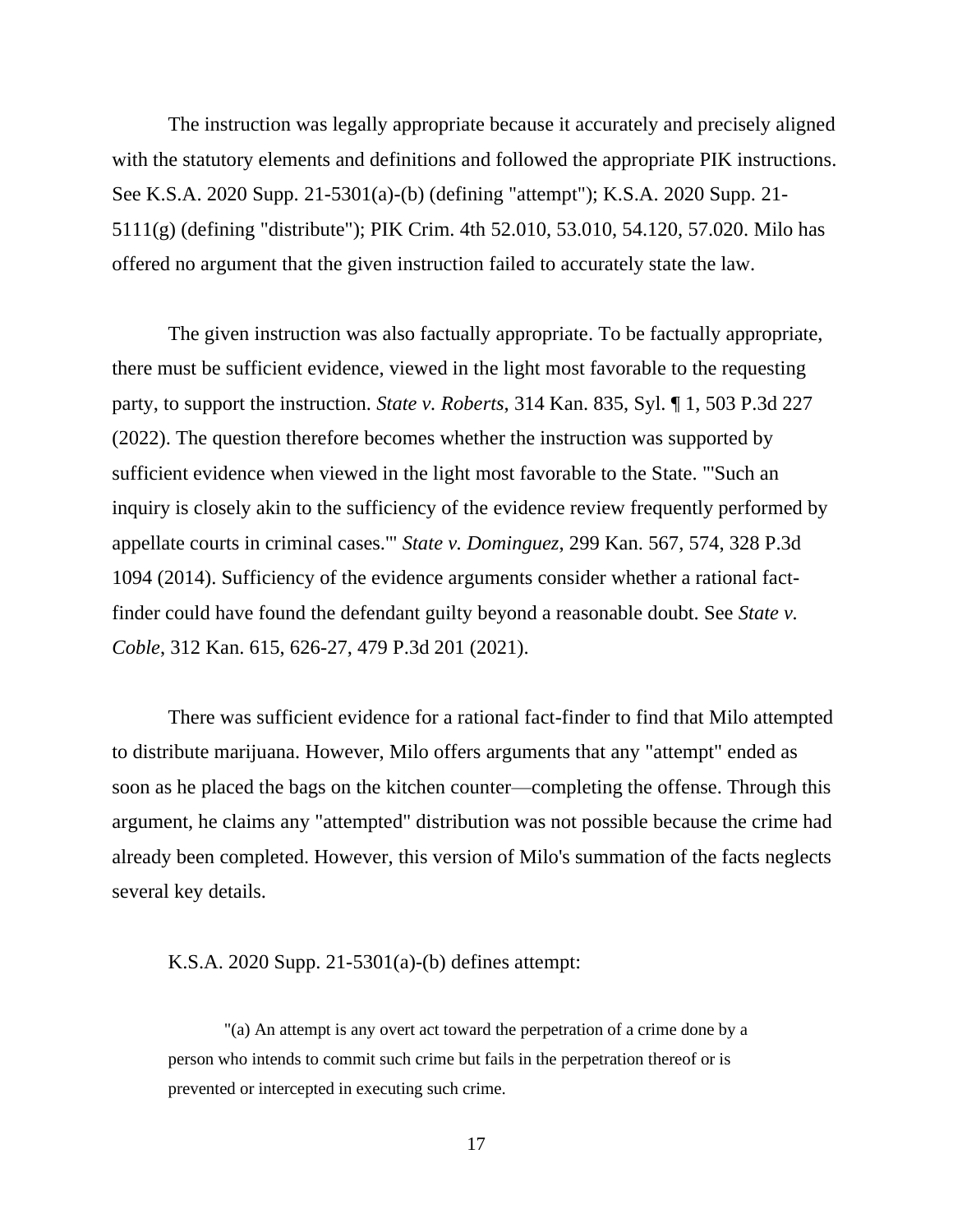"(b) It shall not be a defense to a charge of attempt that the circumstances under which the act was performed or the means employed or the act itself were such that the commission of the crime was not possible."

Crucially, Welborn testified several times that during the exchange, the marijuana baggies, cash, and Walmart gift card remained on the kitchen counter as he fled Hamilton's home. As a result, Milo never received the payment for the marijuana and the deal was interrupted midway. This was further corroborated by the fact that \$325 and the Walmart card were recovered from Hamilton's wallet, which was provided to police by Hamilton's wife, who recovered it from "the kitchen on the bar table."

With this testimony, Welborn sufficiently established Milo attempted—but did not fulfill—the elements of distribution of a controlled substance. Milo brought the marijuana to Hamilton's home with the expectation he would receive \$825 in cash. This easily falls under K.S.A. 2020 Supp. 21-5111(g)'s definition of distribute. Milo performed an "act that causes or is intended to cause some item to be transferred from one person to another." See K.S.A. 2020 Supp. 21-5111(g). However, this transfer was never completed and therefore constitutes an attempt. Milo performed an "overt act towards" distribution of marijuana by bringing the drugs to Hamilton, but the sale did not successfully conclude because Hamilton did not bring the agreed upon \$825 cash. See K.S.A. 2020 Supp. 21-5301(a).

Neither party ended up with the desired end result—Milo did not receive the cash and the marijuana remained on Hamilton's kitchen counter. While Milo no longer possessed the marijuana, it was not because he successfully sold it to Hamilton, but because Hamilton grabbed the marijuana, Hamilton attacked Milo, Milo shot Hamilton, and Milo fled the house. Under these facts, an attempt instruction is factually appropriate.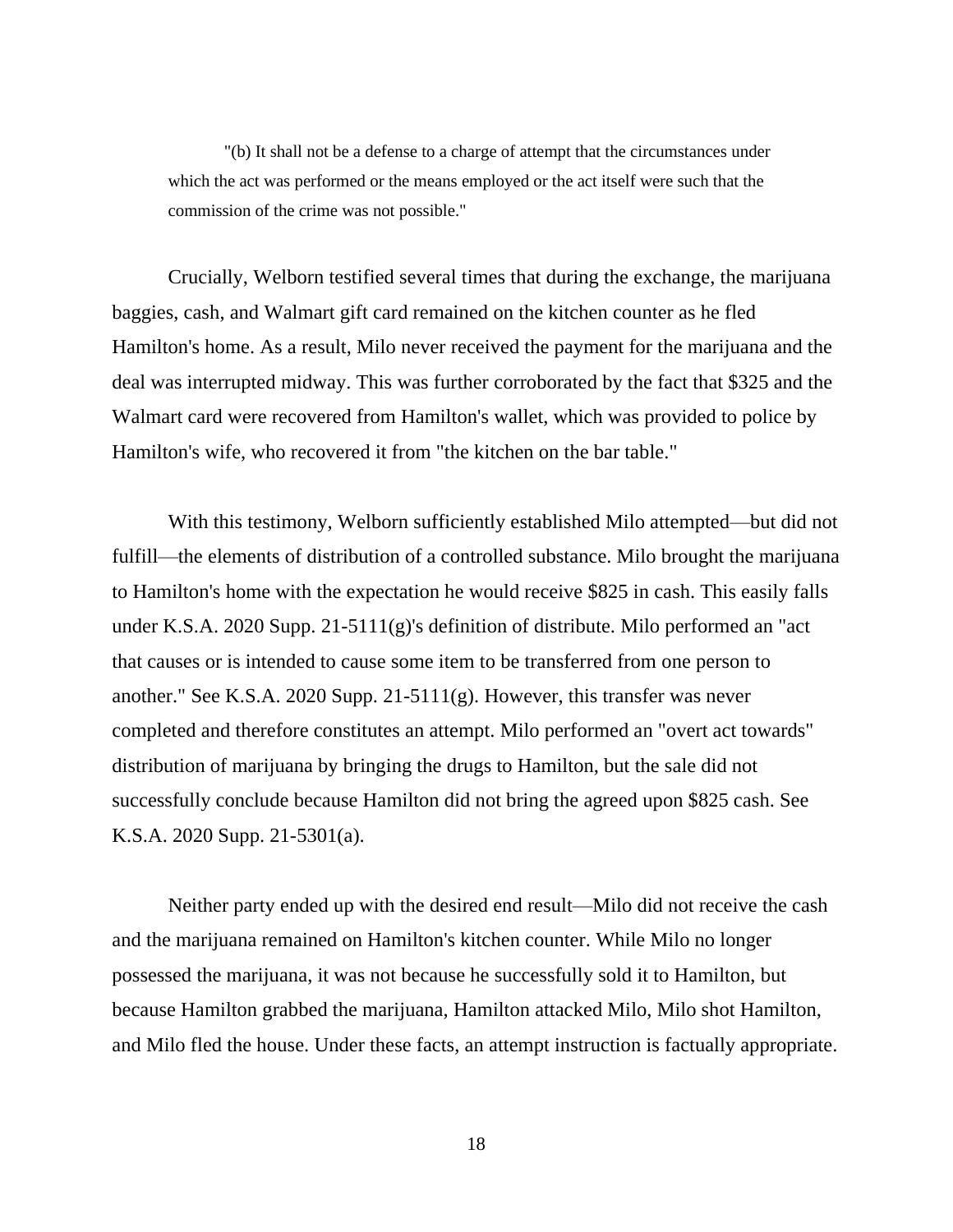We now turn to Milo's claim that the lower court erred when it refused to give an added instruction he had requested. Counsel orally requested the instruction on several occasions, but the record does not include a written version of the request. We can discern, however, that Milo asked the district court to instruct the jury that if it concluded Milo did not possess any marijuana, then he could not be guilty of attempted distribution.

Milo's central claim is that "one cannot take an overt act to transfer something unless they have possession of such an item." This is an incorrect statement of the law. It is true that we have recently clarified that possession is a prerequisite to distribution. *State v. Crosby*, 312 Kan. 630, 638, 479 P.3d 167 (2021) ("As a definitional matter, a person cannot transfer something one does not control. Therefore, in order to convict a defendant of distribution of a controlled substance . . . the State must present sufficient evidence of possession as a necessary part of the crime."). But the overt act element of an attempt *does not* require possession as a prerequisite. An individual can take steps toward completing (that is, can attempt) a distribution prior to actually obtaining possession of the controlled substance to be distributed. See *State v. George*, 311 Kan. 693, 693-94, 466 P.3d 469 (2020) (finding that driving to a home with the intent to get an Xbox to trade for drugs was an overt act establishing an attempt to distribute); *State v. Westmoreland*, No. 117,833, 2018 WL 3198410, at \*4-6 (Kan. App. 2018) (unpublished opinion) (finding an agreement to sell and purchase marijuana and the careful packaging and transportation of that marijuana in a car was sufficient to provide an overt act in pursuit of attempted distribution of marijuana); *State v. Garcia*, No. 113,969, 2016 WL 3408022, at \*7 (Kan. App. 2016) (unpublished opinion) (finding "the use of a phone to arrange a time and place to sell drugs" constituted an overt act to support a conspiracy to distribute controlled substances conviction). The requested instruction was not legally appropriate, and the lower court did not err.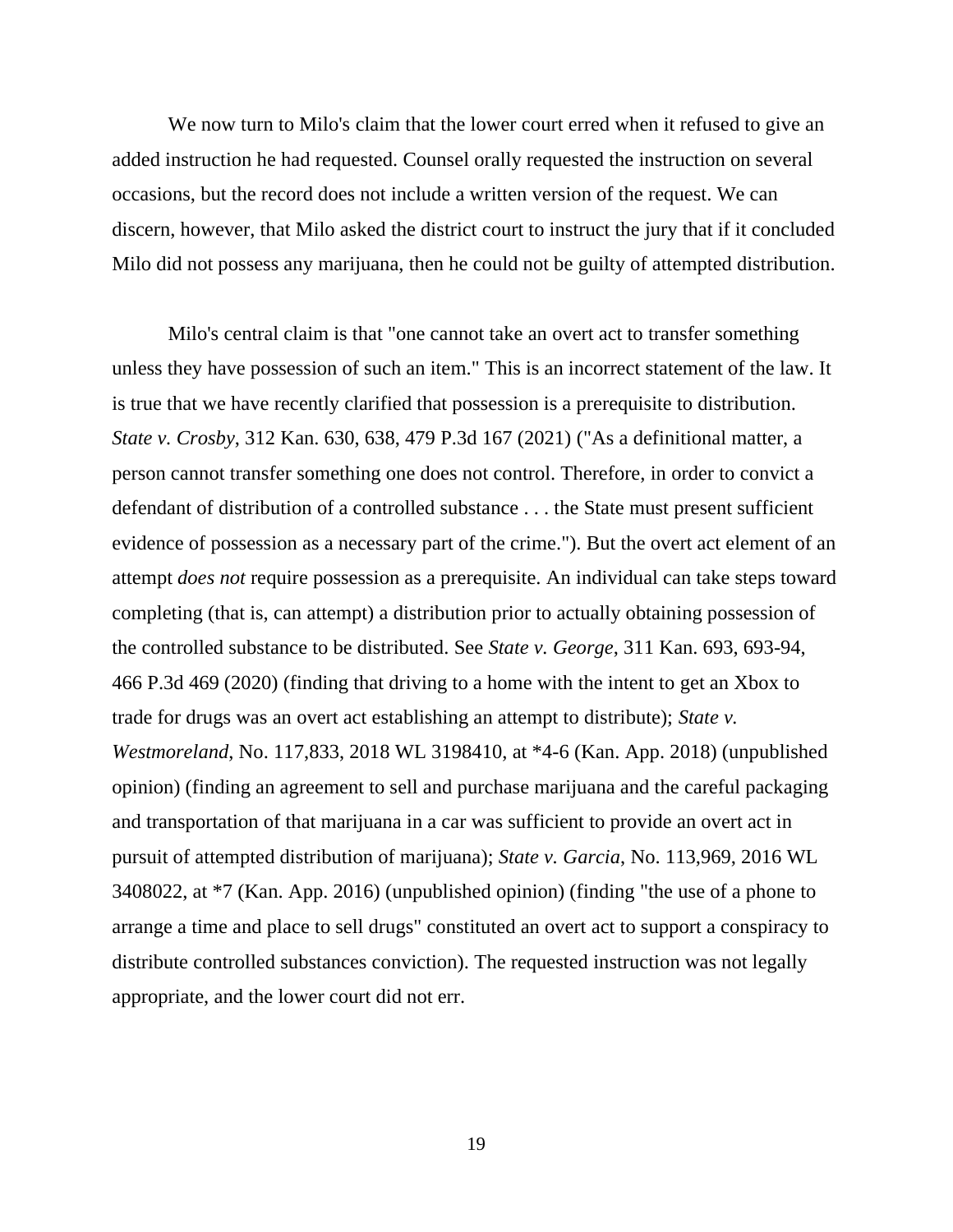#### *The district court did not err when it denied Milo's motion for acquittal.*

Milo also claims the district court erred when it denied his acquittal motion. Milo argues the State presented insufficient evidence that Milo distributed, or attempted to distribute, marijuana. More specifically, Milo argues that the State failed to prove the presence of any marijuana and failed to provide scientific testing of any substance found at Hamilton's proving it was marijuana.

Milo classifies the marijuana evidence as "shocking[ly] little," and points to Crime Scene Investigator Chris Engle-Tjaden's testimony regarding brown bags of a green substance seized from Hamilton's home. Milo further discounts the "Gorilla Glue" text messages because Detective Chad Beard arrived at the conclusion this phrase meant marijuana after Googling it. Essentially, Milo argues the State never proved "Gorilla Glue" is marijuana.

"'When sufficiency of the evidence is challenged in a criminal case, the standard of review is whether, after reviewing all the evidence in a light most favorable to the prosecution, the appellate court is convinced a rational factfinder could have found the defendant guilty beyond a reasonable doubt. Appellate courts do not reweigh evidence, resolve evidentiary conflicts, or make witness credibility determinations.'" *State v. Chandler*, 307 Kan. 657, 668, 414 P.3d 713 (2018).

Only in rare cases where testimony is so incredible no reasonable fact-finder could find guilt beyond a reasonable doubt should a guilty verdict be reversed. *State v. Torres*, 308 Kan. 476, 488, 421 P.3d 733 (2018).

Milo's argument is little more than an invitation for this court to reweigh circumstantial evidence—an invitation this court should not take. See *Chandler*, 307 Kan. at 668. The testimonial accounts of Welborn, law enforcement officials, and